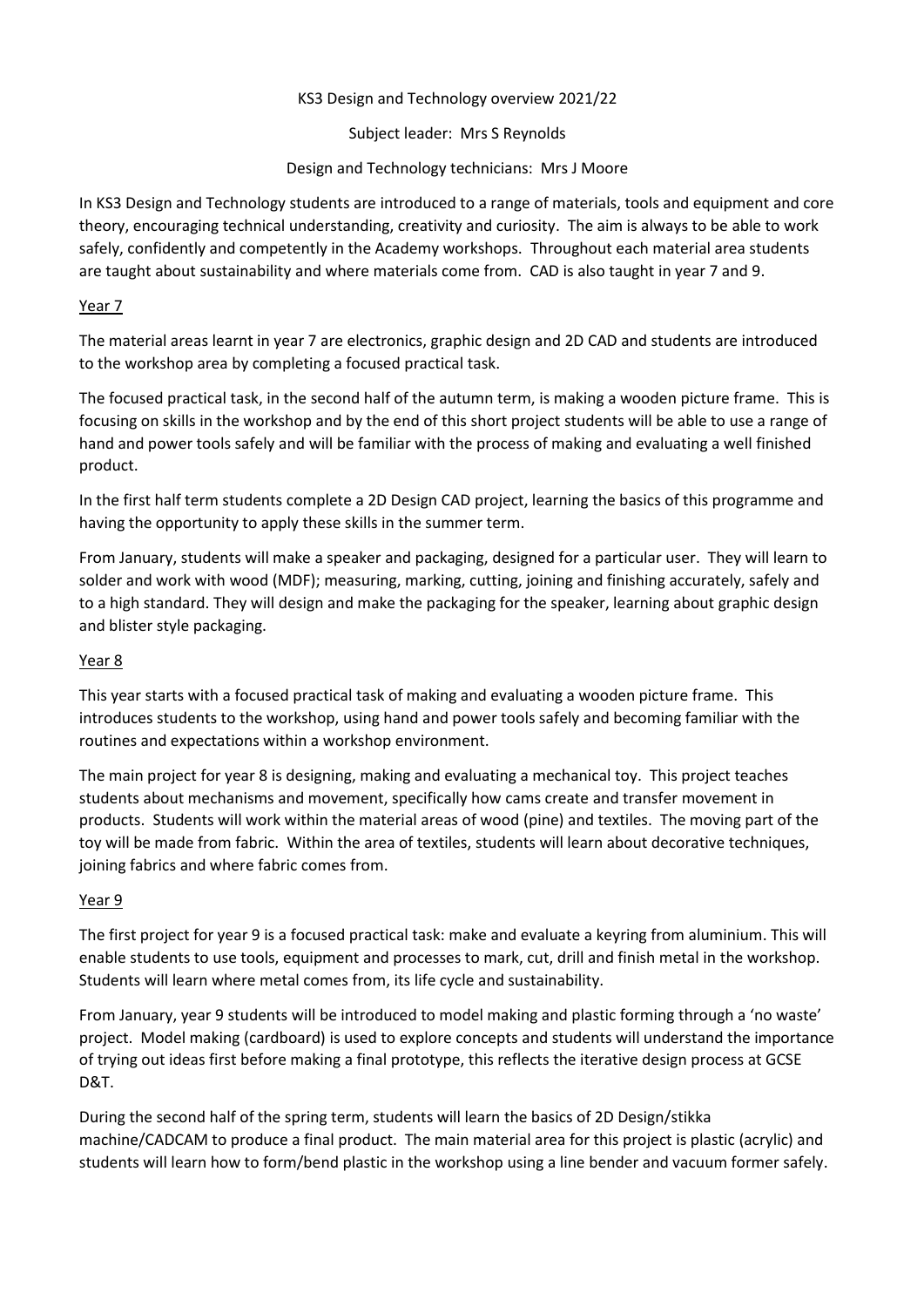The final project for year 9 will be learning the basics of 3D CAD, Siemens Solid Edge. This skill is necessary to succeed at KS4 and students will learn how to create simple then more sophisticated shapes using this CAD programme.

Curriculum Sequencing Rationale

| 1a.    | What are the key topics taught in Year 7?                                                                    |
|--------|--------------------------------------------------------------------------------------------------------------|
|        | Primarily health and safety and how to work safely using a variety of different equipment in the D&T         |
|        | classroom. Students learn how to use the basic tools in the classroom such as a coping saw, file, belt       |
|        | sander. Students learn basic design skills and how to work towards a brief. In addition, students learn how  |
|        | to use Computer Aided Design (CAD) and apply those skills to their projects. Students work together on a     |
|        | Dragon Den style activity where they work as a team to promote an idea.                                      |
| $1b$ . | Why is this?                                                                                                 |
|        | Health and safety is paramount in a D&T classroom. All students must learn how to work safely and            |
|        | efficiently and not be a danger to themselves or others. CAD is a leading topic in design and technology     |
|        | and gives students the skills to design patterns and shapes that can be used on up to date technologies      |
|        | such as the sublimation printer, laser cutter and sticker machine. Students also learn the skills in the     |
|        | workshop of how to work with resistant materials, with a focus on wood. These skills are transferrable to    |
|        | other projects. The final project develops teamwork skills, presentation skills and students learn to make a |
|        | video.                                                                                                       |
| 2a.    | What order is this taught in and why?                                                                        |
|        | Students start off with a short and exciting project introducing students to CAD. This demonstrates to       |
|        | students how Design Technology has strong links to Computer Science. Students will revisit these skills      |
|        | frequently throughout their curriculum. Students move onto Health and Safety in the workshop and make        |
|        | a picture frame based, designed for a specific client. Students then move back to CAD to apply the skills    |
|        | they have learn to design a logo for a speaker. This follows a classic research, design, plan and make       |
|        | pattern. The project shows the students the wide range of skills they will learn in D&T and how important    |
|        | collaborative work and teamwork is.                                                                          |
| 3a.    | How do we build on these topics and rationale in Year 8?                                                     |
|        | Students currently in year 8 design and make a picture frame, the same as year 7. These key skills are       |
|        | essential and are now being learnt due to the pandemic and social distancing. Students learn to use their    |
|        | designing and making skills to work on a textile project of making a mechanical toy. They need to            |
|        | understand CAMs and design and make the box before making the fabric toy. To make the fabric toy             |
|        | students need to learn how to draft a paper pattern, how to accurately cut and measure, use a sewing         |
|        | machine and use a variety of decorative techniques.                                                          |
| 3b.    | What order is this taught in and why?                                                                        |
|        | Students begin by learning health and safety and workshop skills. These still can then be transferred        |
|        | across to their mechanical toy project. The mechanical toy project reinforces the knowledge learnt in the    |
|        | picture frame project but combines with textile skills. Again, demonstrating how a range of skills can be    |
|        | applied to different materials to produce a range of outcomes.                                               |
| 4a.    | How do we build on these topics and rationale in Year 9?                                                     |
|        | Students start by applying their design, plan and make skills to make a metal keyring. Students will use     |
|        | new equipment for metal and new tools and equipment including the pillar drill. Students are introduced      |
|        | to sustainability within the design industry and carbon footprint, solidifying this learning through a       |
|        | recycling project. Students then move onto a new project to make a phone holder that produces no             |
|        | waste. They use new equipment including the line bender and vacuum former and work with plastic.             |
|        | Students then complete an isometric drawing of their product and design using 3D CAD.                        |
| 4b.    | What order is this taught in and why?                                                                        |
|        | Students begin making their keyring to remind students of health and safety in the workshop, introduce       |
|        | them to a new material but using the and developing their skills. Students then study the different metals   |
|        | and the environmental impact metal has on the environment. This then moves students onto relevant            |
|        | projects; using existing materials to make a product (upcycling) and also making a product with no waste.    |
|        | Students finish the year using 3D CAD and creating isometric drawings, developing further their designing    |
|        | and CAD skills.                                                                                              |